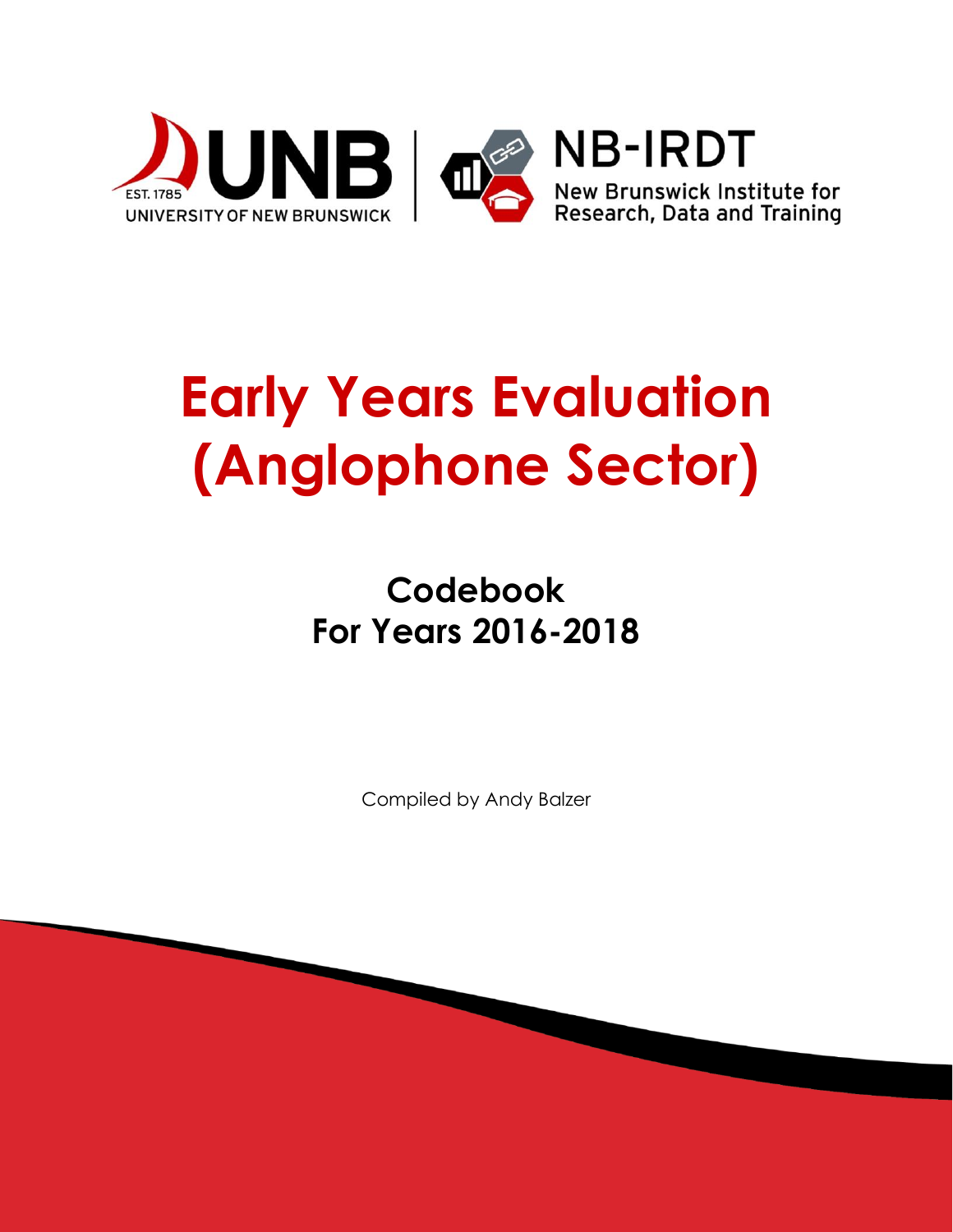

## <span id="page-1-0"></span>**How to Obtain More Information**

For more information about this Codebook or other services and data available from the New Brunswick Institute for Research, Data and Training (NB-IRDT), contact us in any of the following ways:

- visit our website at <https://www.unb.ca/nbirdt/>
- email us at [nb-irdt@unb.ca](mailto:nb-irdt@unb.ca)
- call us at 506-447-3363 Monday to Friday, 8:30am to 4:30pm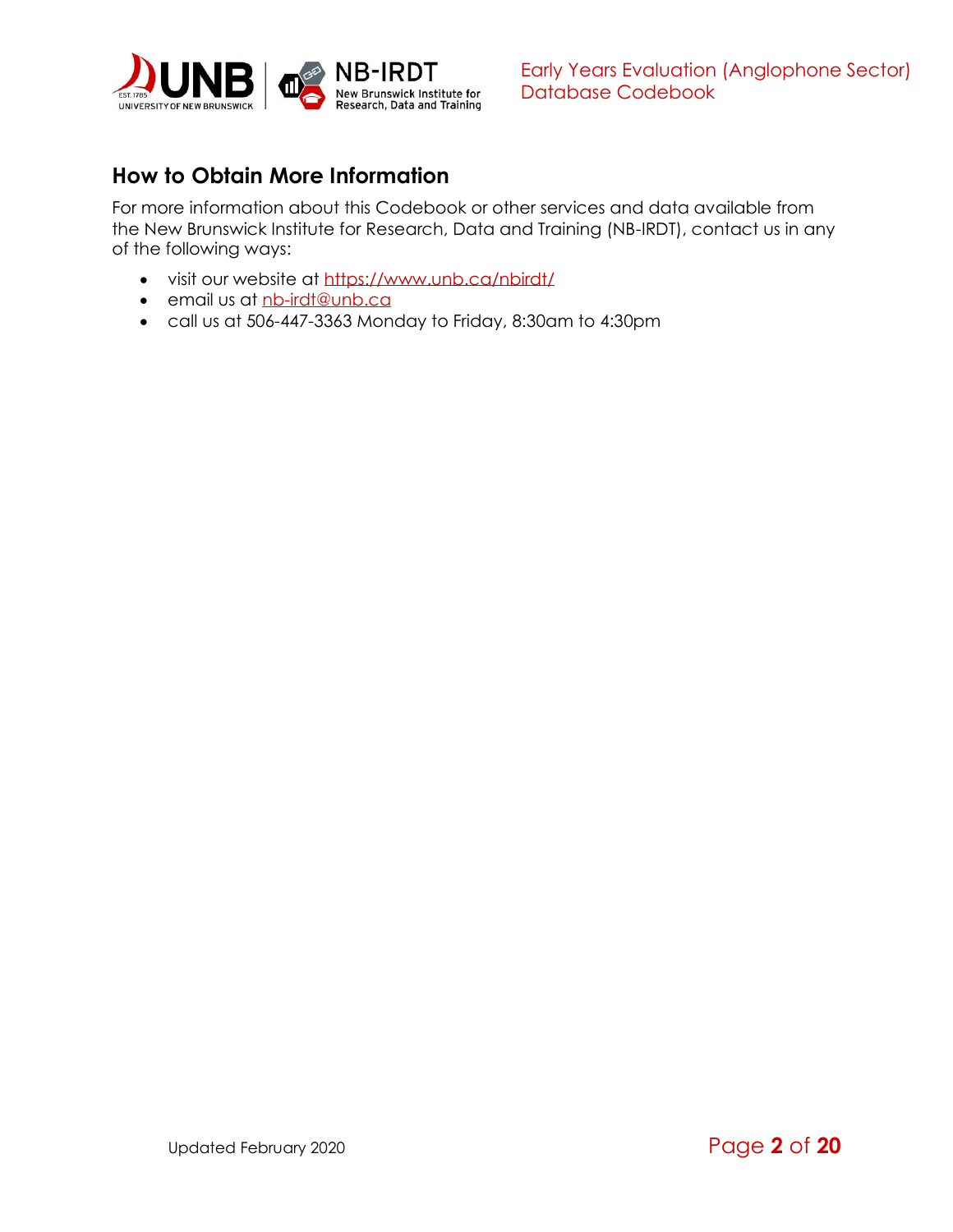



## **Table of Contents**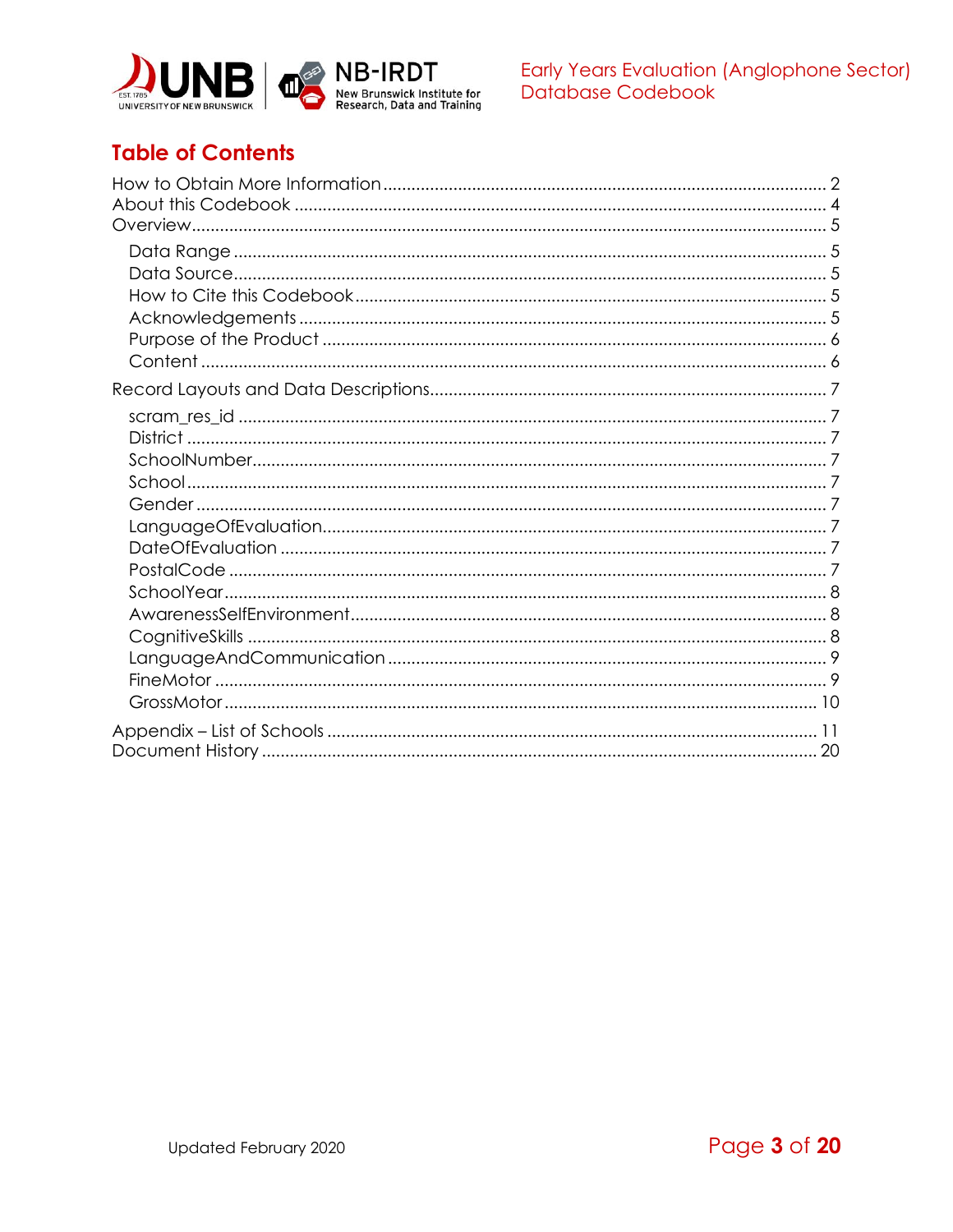

## <span id="page-3-0"></span>**About this Codebook**

This codebook is intended for users of the Early Years Evaluation (Anglophone Sector) database. This codebook provides an overview of the data contained in the database and important technical information regarding use of the database, which contains results from the Early Years Evaluation Direct Assessment for the Anglophone Sector of school districts in New Brunswick.

This data product is provided 'as is', and NB-IRDT makes no warranty, either express or implied, including but not limited to, warranties of merchantability and fitness for a particular purpose. In no event will NB-IRDT be liable for any direct, special, indirect, consequential or other damages, however caused.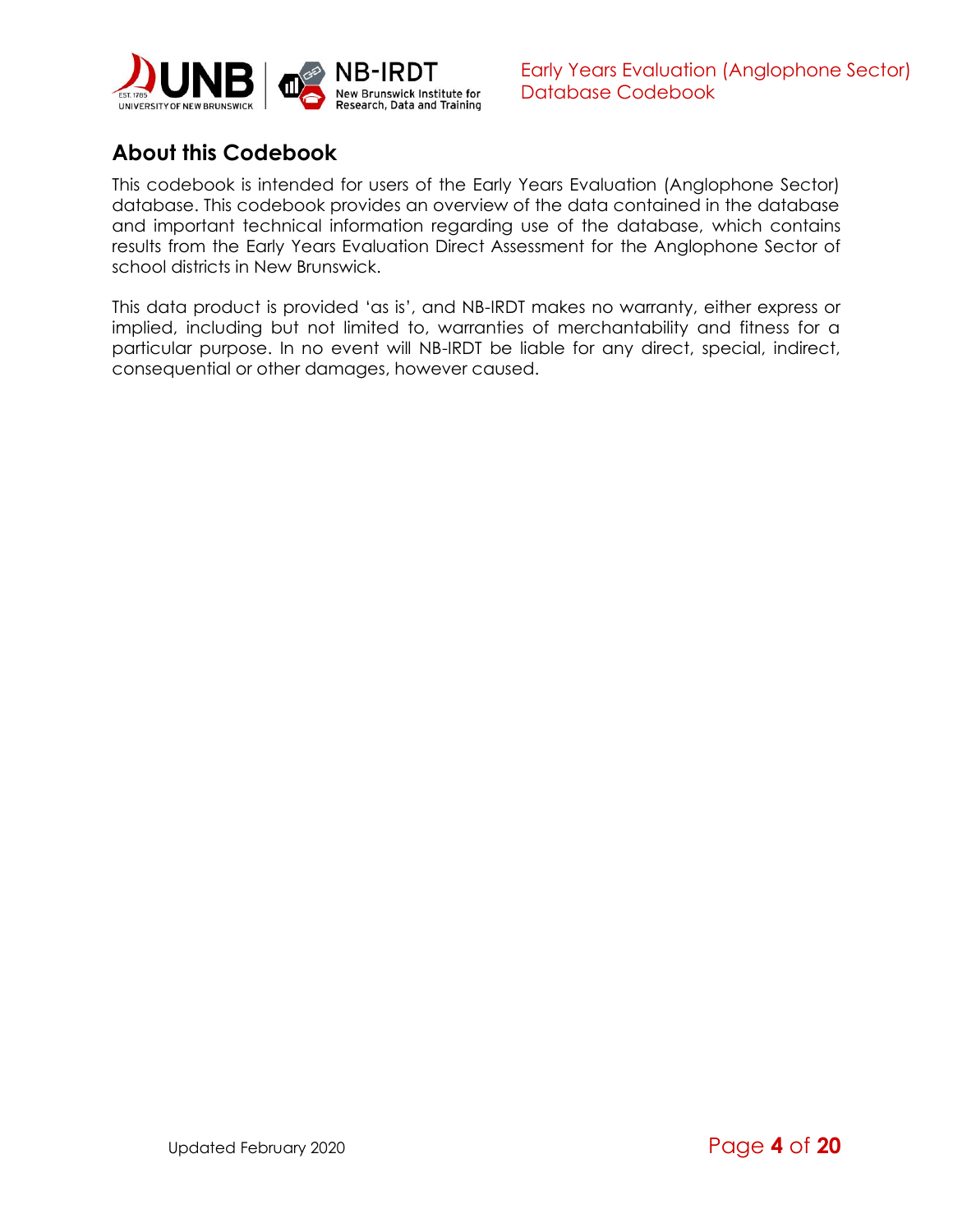

### <span id="page-4-0"></span>**Overview**

Early Years Evaluation Direct Assessment (EYE-DA) results measure a child's readiness to enter the education system. Included are measurements of a child's awareness of self and environment, cognitive skills, language and communication skills, physical development, and fine and gross motor skills. The administration of the EYE-DA takes about 45 minutes per child and is scored using three colour codes:

- green, denoting appropriate development,
- yellow, experiencing some difficulty, and
- red, experiencing significant difficulty.

The scoring takes into account a child's age at the time of assessment and is ideally suited for children aged 3 to 5 years. More comprehensive information on the structure and administration of the EYE-DA is available through the EYE-DA website: [https://www.earlyyearsevaluation.com/index.php/en/products/eye-da.](https://www.earlyyearsevaluation.com/index.php/en/products/eye-da)

The Early Years Evaluation (Anglophone Sector) database represents the EYE-DA results for the Anglophone Sector of school districts in New Brunswick. The Francophone Sector of school districts in is represented in the Early Years Evaluation (Francophone Sector) database.

#### <span id="page-4-1"></span>**Data Range**

2016-2018

#### <span id="page-4-2"></span>**Data Source**

Government of New Brunswick, Department of Early Education and Childhood **Development** 

#### <span id="page-4-3"></span>**How to Cite this Codebook**

New Brunswick Institute for Research, Data and Training. (2019). Early Years Evaluation (Anglophone Sector) Codebook, 2016-2018. Fredericton, NB: New Brunswick Institute for Research, Data and Training.

#### <span id="page-4-4"></span>**Acknowledgements**

The Early Years Evaluation Database is used with the permission of the Government of New Brunswick, Department of Early Education and Childhood Development.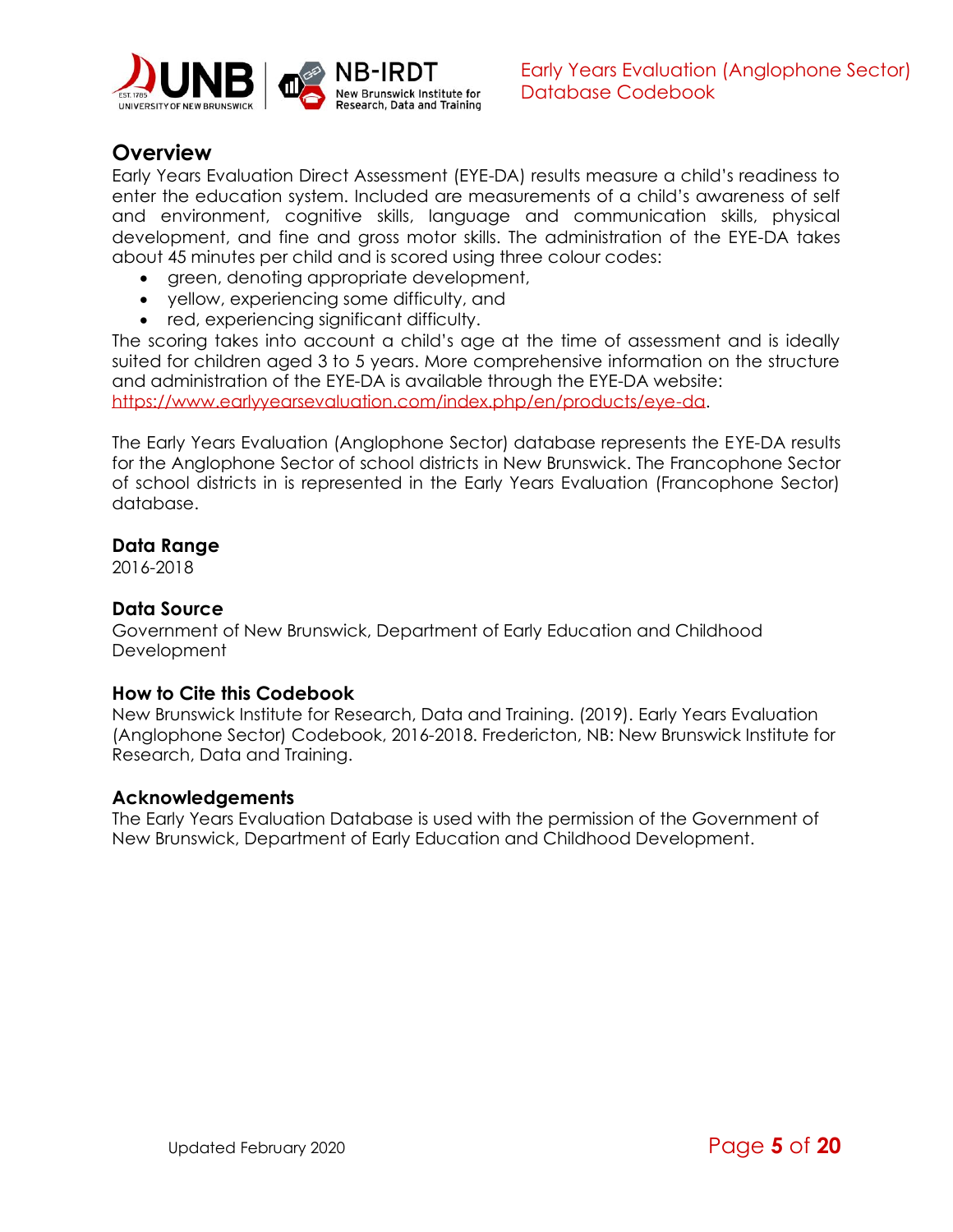

#### **About this Product Purpose of the Product**

<span id="page-5-0"></span>The purpose of the Early Years Evaluation Database Codebook is to provide information on the linkable New Brunswick Early Years Evaluation data held at the New Brunswick Institute for Research, Data and Training (NB-IRDT). This data is accessible to researchers for education research.

#### <span id="page-5-1"></span>**Content**

The Early Years Evaluation Database has one table for each academic year (e.g., 2016- 2017, 2017-2018). Within each table, the following variables are listed.

| <b>Number</b>           | <b>Name</b>              | Type            | Length |
|-------------------------|--------------------------|-----------------|--------|
| 1                       | scram_res_id             | String          | 64     |
| 2                       | <b>District</b>          | String          |        |
| $\overline{\mathbf{3}}$ | SchoolNumber             | String          | 6      |
| 4                       | School                   | String          | 45     |
| 5                       | Gender                   | String          | 8      |
| 6                       | LanguageOfEvaluation     | String          | 9      |
| 7                       | DateOfEvaluation         | <b>Datetime</b> | 8      |
| 8                       | PostalCode               | String          | 9      |
| 9                       | SchoolYear               | String          | 11     |
| 10                      | AwarenessSelfEnvironment | String          | 14     |
| 11                      | CognitiveSkills          | String          | 14     |
| 12                      | LanguageAndCommunication | String          | 14     |
| 13                      | FineMotor                | String          | 4      |
| 14                      | GrossMotor               | String          | 14     |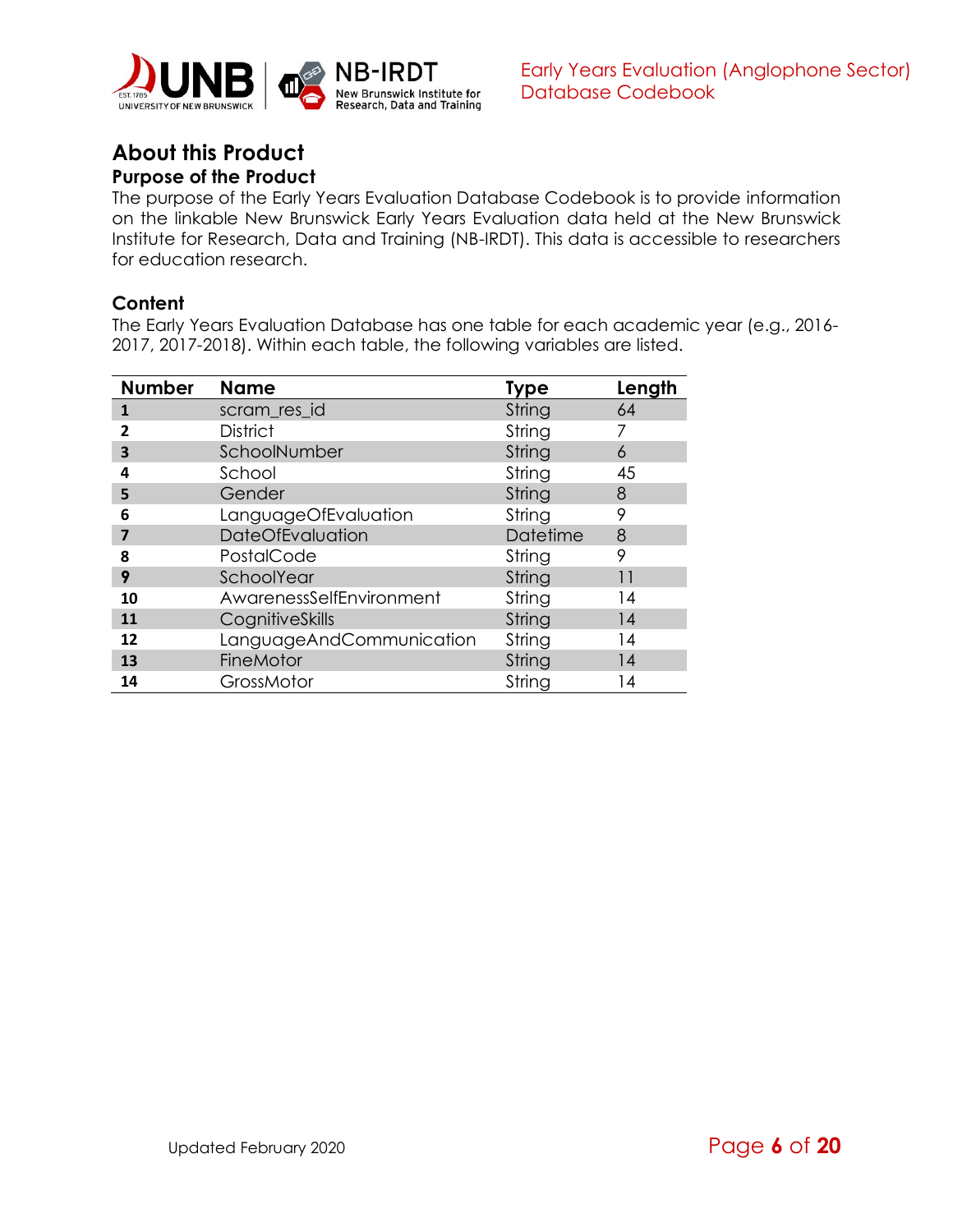

## <span id="page-6-0"></span>**Record Layouts and Data Descriptions**

#### <span id="page-6-1"></span>**scram\_res\_id**

Scrambled ID number which uniquely identifies an individual child

#### <span id="page-6-2"></span>**District**

School district full name or acronym (e.g., DSF-NE)

| Code  | <b>Name</b>                      | City             | <b>Postal Code</b> |
|-------|----------------------------------|------------------|--------------------|
| ASD-E | Anglophone East School District  | Moncton          | <b>E1E 4C9</b>     |
| ASD-N | Anglophone North School District | <b>Miramichi</b> | E1N 2R7            |
| ASD-S | Anglophone South School District | Saint John       | <b>E2K 5N3</b>     |
| ASD-W | Anglophone West School District  | Fredericton      | E3B 3B9            |

#### <span id="page-6-3"></span>**SchoolNumber**

Four-digit school number assigned by EECD; refer to the appendix for the list of school numbers and names

#### <span id="page-6-4"></span>**School**

School name; refer to the appendix for the list of school numbers and names

#### <span id="page-6-5"></span>**Gender**

Child's gender (Male, Female)

#### <span id="page-6-6"></span>**LanguageOfEvaluation**

Language of evaluation; EYE-DA sessions take place in the preferred language of the child or the child's parent at the time of the assessment: either French or English

#### <span id="page-6-7"></span>**DateOfEvaluation**

Date of evaluation

#### <span id="page-6-8"></span>**PostalCode**

Child's postal code in A#A #A# format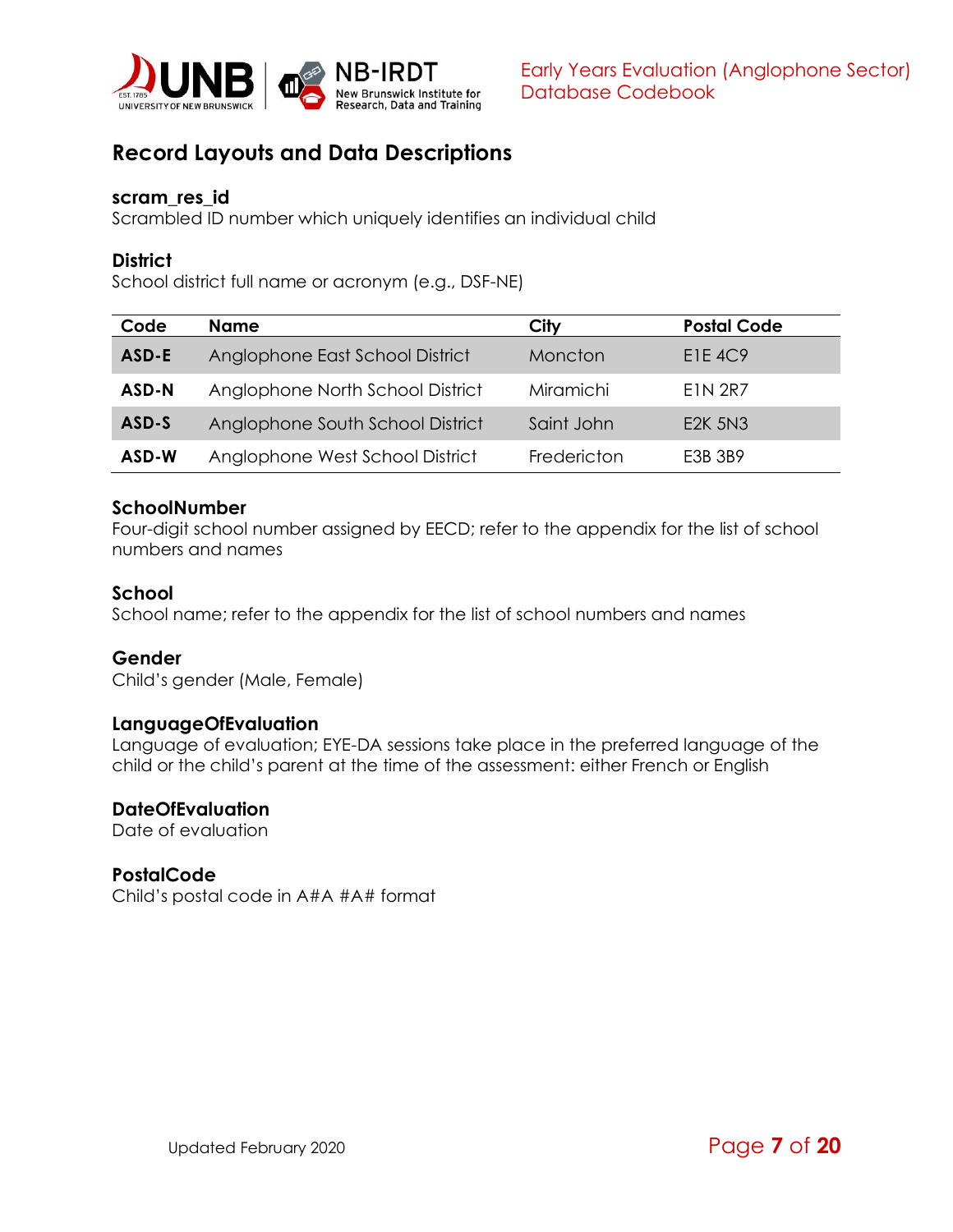

#### <span id="page-7-0"></span>**SchoolYear**

The academic school year (e.g., 2016-2017, 2017-2018)

#### <span id="page-7-1"></span>**AwarenessSelfEnvironment**

Child's awareness of self and environment – a child's understanding of the world and his or her ability to make connections with home and community experiences

| Code                   | <b>Description</b>                                                                                                                                              |
|------------------------|-----------------------------------------------------------------------------------------------------------------------------------------------------------------|
| Green                  | Appropriate development - child's development in this area is typical<br>for children of a similar age                                                          |
| Yellow                 | Experiencing some difficulty – child would benefit from additional<br>experiences in this area                                                                  |
| Red                    | Experiencing significant difficulty – child would benefit from additional<br>experiences in this area and may require further assessment and<br>ongoing support |
| <b>Not</b><br>Complete | The child did not complete enough items in the domain to provide a<br>result                                                                                    |

#### <span id="page-7-2"></span>**CognitiveSkills**

Child's cognitive skills – a child's basic math and pre-reading skills and his or her ability to solve problems

| Code                   | <b>Description</b>                                                                                                                                              |
|------------------------|-----------------------------------------------------------------------------------------------------------------------------------------------------------------|
| Green                  | Appropriate development - child's development in this area is typical<br>for children of a similar age                                                          |
| Yellow                 | Experiencing some difficulty - child would benefit from additional<br>experiences in this area                                                                  |
| Red                    | Experiencing significant difficulty - child would benefit from additional<br>experiences in this area and may require further assessment and<br>ongoing support |
| <b>Not</b><br>Complete | The child did not complete enough items in the domain to provide a<br>result                                                                                    |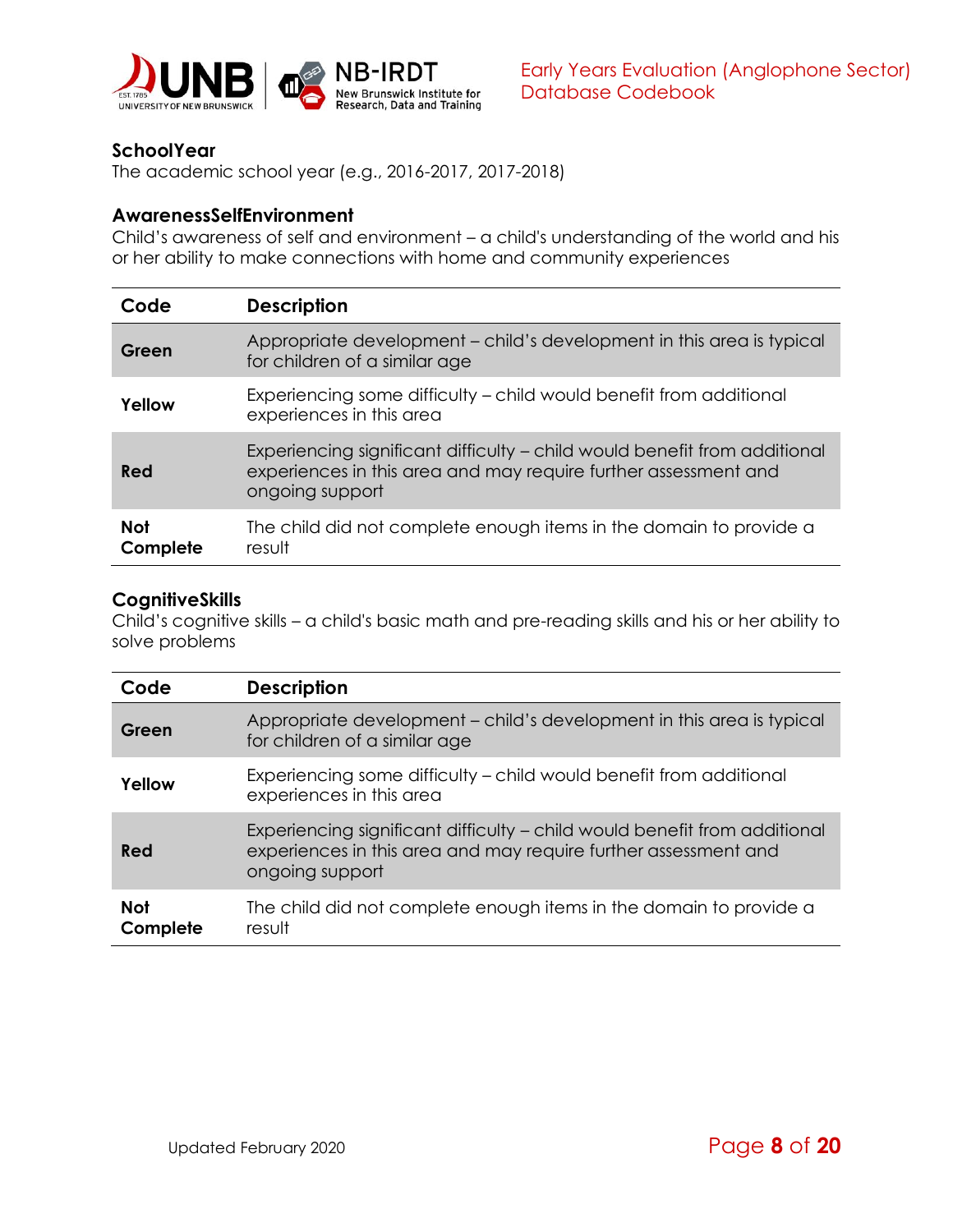

#### <span id="page-8-0"></span>**LanguageAndCommunication**

Child's language and communication – a child's understanding of spoken language and his or her ability to express thoughts and feelings

| Code                   | <b>Description</b>                                                                                                                                              |
|------------------------|-----------------------------------------------------------------------------------------------------------------------------------------------------------------|
| Green                  | Appropriate development - child's development in this area is typical<br>for children of a similar age                                                          |
| Yellow                 | Experiencing some difficulty – child would benefit from additional<br>experiences in this area                                                                  |
| Red                    | Experiencing significant difficulty – child would benefit from additional<br>experiences in this area and may require further assessment and<br>ongoing support |
| <b>Not</b><br>Complete | The child did not complete enough items in the domain to provide a<br>result                                                                                    |

#### <span id="page-8-1"></span>**FineMotor**

Child's fine motor – a child's ability to perform small movements that require hand-eye coordination

| Code                   | <b>Description</b>                                                                                                                                              |
|------------------------|-----------------------------------------------------------------------------------------------------------------------------------------------------------------|
| Green                  | Appropriate development – child's development in this area is typical<br>for children of a similar age                                                          |
| Yellow                 | Experiencing some difficulty – child would benefit from additional<br>experiences in this area                                                                  |
| Red                    | Experiencing significant difficulty - child would benefit from additional<br>experiences in this area and may require further assessment and<br>ongoing support |
| <b>Not</b><br>Complete | The child did not complete enough items in the domain to provide a<br>result                                                                                    |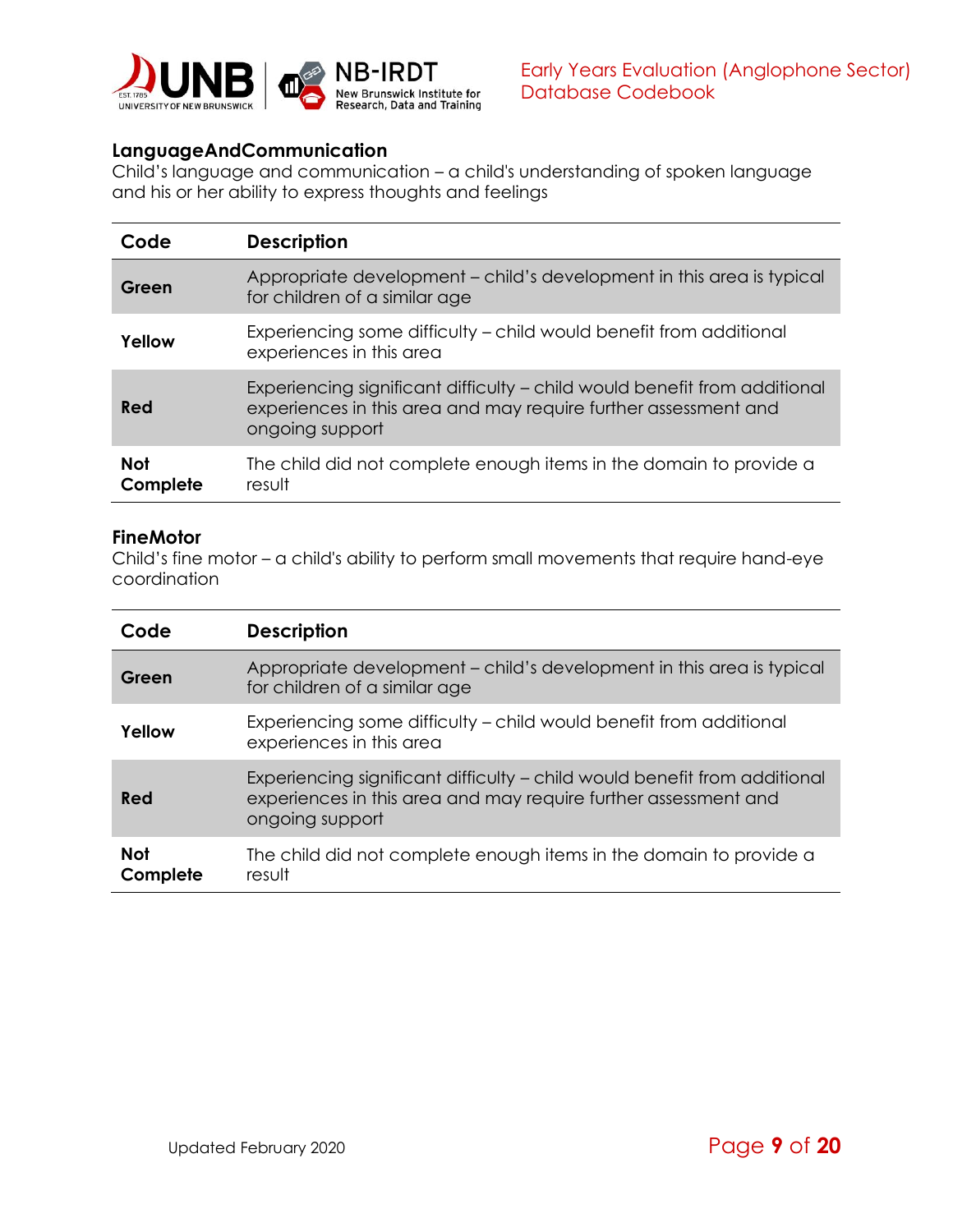

#### <span id="page-9-0"></span>**GrossMotor**

Child's gross motor – a child's ability to perform large movements that involve arms, legs, and body

| Code                   | <b>Description</b>                                                                                                                                              |
|------------------------|-----------------------------------------------------------------------------------------------------------------------------------------------------------------|
| Green                  | Appropriate development - child's development in this area is typical<br>for children of a similar age                                                          |
| Yellow                 | Experiencing some difficulty - child would benefit from additional<br>experiences in this area                                                                  |
| Red                    | Experiencing significant difficulty - child would benefit from additional<br>experiences in this area and may require further assessment and<br>ongoing support |
| <b>Not</b><br>Complete | The child did not complete enough items in the domain to provide a<br>result                                                                                    |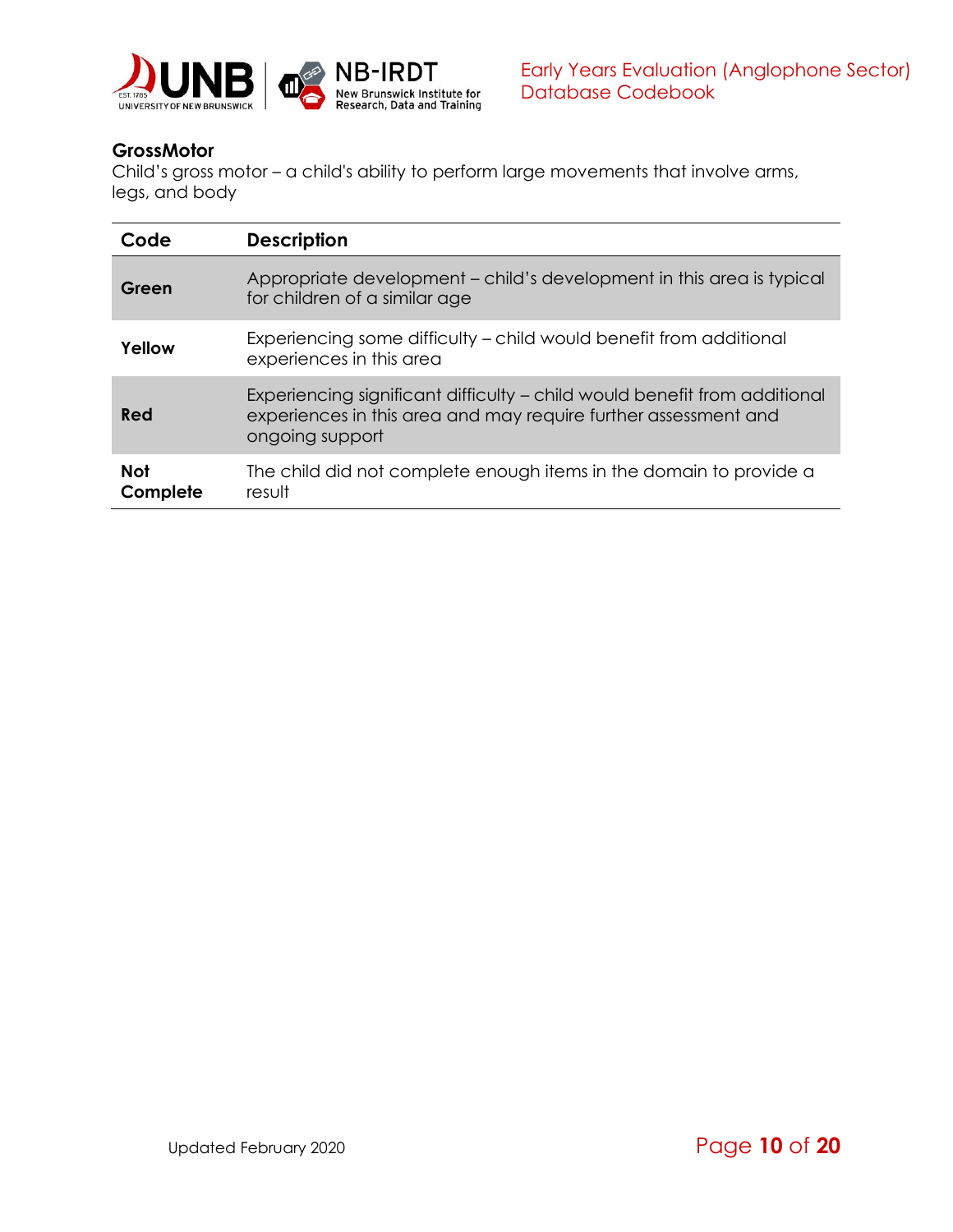

## <span id="page-10-0"></span>**Appendix – List of Schools**

The numbers, names, locations, and grades of schools in the Anglophone school district are listed in the table below. The "K" column indicates if the school includes Kindergarten, with "K" indicating Kindergarten is present and a blank value indicating Kindergarten is not present.

| School | School                                         | <b>District</b> | City                                    | <b>Postal</b>  | K  | <b>Grades</b> |
|--------|------------------------------------------------|-----------------|-----------------------------------------|----------------|----|---------------|
| number |                                                |                 |                                         | code           |    |               |
| 0802   | Tabusintac<br><b>Community School</b>          | ASD-N           | Tabusintac                              | E9H 1Z1        | K  | $01 - 08$     |
| 0811   | Miramichi Valley High<br>School                | ASD-N           | Miramichi                               | E1V 3S9        |    | $09 - 12$     |
| 0825   | North & South Esk<br>Regional High School      | ASD-N           | <b>Sunny Corner</b>                     | E9E 1J4        |    | $07 - 12$     |
| 0839   | Millerton Elementary<br>& Junior High School   | ASD-N           | Derby                                   | <b>EIV 5C3</b> | K  | $01 - 08$     |
| 0843   | <b>Blackville School</b>                       | ASD-N           | <b>Blackville</b>                       | E9B 1Y4        | K. | $01 - 12$     |
| 0858   | Gretna Green School                            | ASD-N           | Miramichi                               | E1V 5V6        | K. | $01 - 08$     |
| 0859   | North & South Esk<br><b>Elementary School</b>  | ASD-N           | <b>Sunny Corner</b>                     | E9E 1J4        | K. | $01 - 06$     |
| 0860   | Max Aitken Academy                             | ASD-N           | Miramichi                               | <b>E1V 3T8</b> | K  | $01 - 08$     |
| 0901   | Doaktown<br><b>Elementary School</b>           | ASD-W           | Doaktown                                | <b>E9C 1E8</b> | K. | $01 - 05$     |
| 0905   | Upper Miramichi<br><b>Elementary School</b>    | ASD-W           | <b>Boiestown</b>                        | <b>E6A 1C8</b> | K  | $01 - 05$     |
| 0906   | <b>Stanley Consolidated</b><br>School          | ASD-W           | Stanley                                 | E6B 1B2        | K  | $01 - 12$     |
| 0910   | <b>Central New</b><br><b>Brunswick Academy</b> | ASD-W           | New Bandon,<br>Northumberland<br>County | <b>E9C 2A7</b> |    | $06 - 12$     |
| 1013   | Miramichi Rural<br>School                      | ASD-N           | Miramichi Bay                           | E1N 5L7        | K  | $01 - 08$     |
| 1014   | Napan Elementary<br>School                     | ASD-N           | Napan                                   | <b>E1N 4W2</b> | K  | $01 - 05$     |
| 1017   | <b>Nelson Rural School</b>                     | ASD-N           | Miramichi                               | <b>E1N 5T9</b> | K  | $01 - 08$     |
| 1020   | James M. Hill<br>Memorial High School          | ASD-N           | Miramichi                               | <b>E1N 2S2</b> |    | $09 - 12$     |
| 1025   | Dr. Losier Middle<br>School                    | ASD-N           | Miramichi                               | <b>E1N 2S2</b> |    | $06 - 08$     |
| 1026   | King Street<br><b>Elementary School</b>        | ASD-N           | Miramichi                               | <b>E1N 2N5</b> | K. | $01 - 05$     |
| 1401   | Dorchester<br><b>Consolidated School</b>       | ASD-E           | Dorchester                              | <b>E4K 2X9</b> | K. | $01 - 08$     |
| 1402   | Marshview Middle<br>School                     | ASD-E           | Sackville                               | <b>E4L 4G4</b> |    | $05 - 08$     |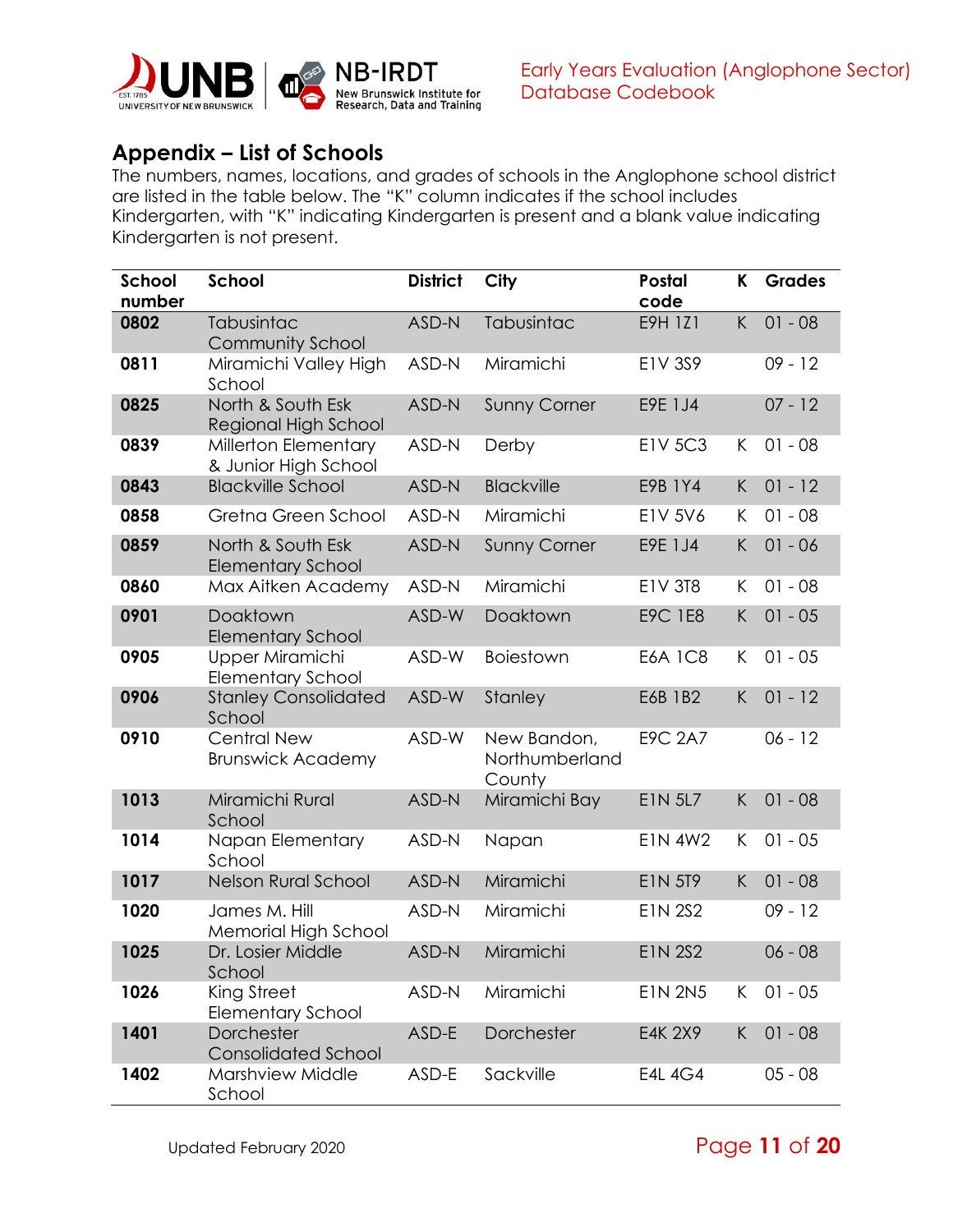



| 1411 | <b>Tantramar Regional</b><br><b>High School</b> | ASD-E | Sackville           | E4L 3A7        |    | $09 - 12$ |
|------|-------------------------------------------------|-------|---------------------|----------------|----|-----------|
| 1416 | Port Elgin Regional<br>School                   | ASD-E | Port Elgin          | E4M 2E6        | K  | $01 - 08$ |
| 1417 | <b>Salem Elementary</b><br>School               | ASD-E | Sackville           | E4L 4G9        | K. | $01 - 04$ |
| 1503 | <b>Beaverbrook School</b>                       | ASD-E | Moncton             | <b>E1C 2S9</b> | K  | $01 - 08$ |
| 1504 | Bessborough School                              | ASD-E | Moncton             | E1E 1P6        | K  | $01 - 08$ |
| 1505 | <b>Birchmount School</b>                        | ASD-E | Moncton             | <b>E1C 8G8</b> | K. | $01 - 08$ |
| 1514 | Forest Glen School                              | ASD-E | Moncton             | <b>E1A 3P8</b> | K. | $01 - 04$ |
| 1517 | Harrison Trimble High<br>School                 | ASD-E | Moncton             | E1C 3H8        |    | $09 - 12$ |
| 1519 | <b>Hillcrest School</b>                         | ASD-E | Moncton             | E1E 3B3        | K  | $01 - 08$ |
| 1528 | Magnetic Hill School                            | ASD-E | Lutes Mountain      | E1G 2X4        | K  | $01 - 08$ |
| 1539 | Moncton High School                             | ASD-E | Moncton             | <b>E1H0G4</b>  |    | $09 - 12$ |
| 1541 | Mountain View<br>School                         | ASD-E | Irishtown           | <b>E1H 2M4</b> | K. | $01 - 05$ |
| 1547 | Queen Elizabeth<br>School                       | ASD-E | Moncton             | <b>E1C 3L5</b> | K. | $01 - 08$ |
| 1549 | <b>Riverview Middle</b><br>School               | ASD-E | Riverview           | E1B 2M4        |    | $06 - 08$ |
| 1550 | Frank L. Bowser<br>School                       | ASD-E | Riverview           | E1B 1Y2        | K. | $01 - 05$ |
| 1551 | West Riverview<br>School                        | ASD-E | Riverview           | E1B 3K6        | K  | $01 - 05$ |
| 1553 | Shediac Cape School                             | ASD-E | <b>Shediac Cape</b> | E4P 3G4        | K. | $01 - 08$ |
| 1559 | Sunny Brae Middle<br>School                     | ASD-E | Moncton             | E1A 3W1        |    | $05 - 08$ |
| 1567 | Claude D. Taylor<br>School                      | ASD-E | Riverview           | E1B 3L7        | K  | $01 - 05$ |
| 1569 | <b>Bernice</b><br>MacNaughton High<br>School    | ASD-E | Moncton             | E1E 2C9        |    | $09 - 12$ |
| 1570 | Riverview High School                           | ASD-E | Riverview           | E1B 4H8        |    | $09 - 12$ |
| 1571 | Lewisville Middle<br>School                     | ASD-E | Moncton             | <b>E1A 5R8</b> |    | $06 - 08$ |
| 1572 | Arnold H. McLeod<br>School                      | ASD-E | Moncton             | E1A 5Z3        | K. | $01 - 05$ |
| 1573 | <b>Edith Cavell School</b>                      | ASD-E | Moncton             | <b>E1C 2B4</b> | K. | $01 - 08$ |
| 1574 | Lou MacNarin School                             | ASD-E | Dieppe              | <b>E1A 1M7</b> | K  | $01 - 05$ |
| 1576 | Evergreen Park<br>School                        | ASD-E | Moncton             | E1G 2J2        | K. | $01 - 05$ |

Updated February 2020 **Page 12 of 20**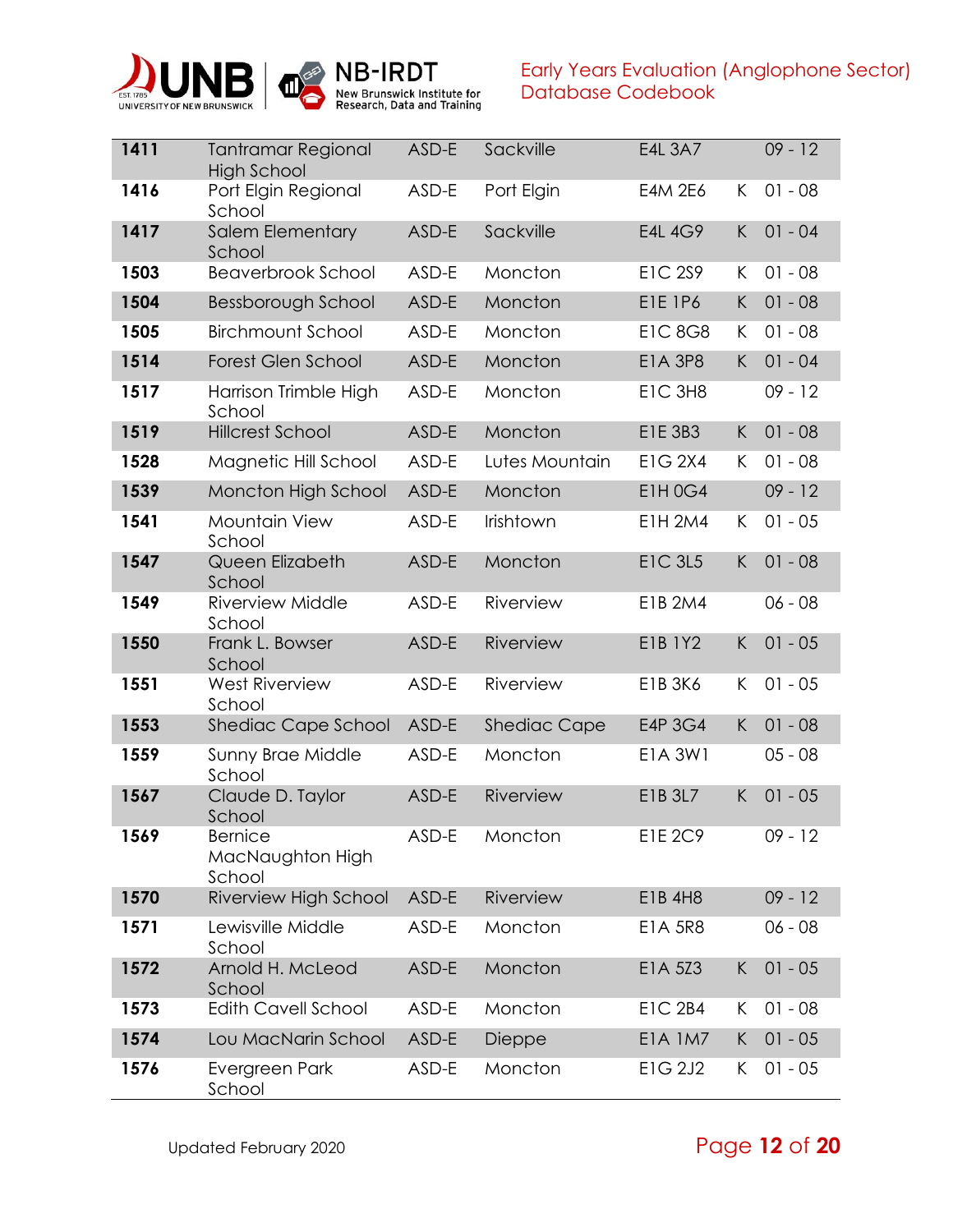



| 1577 | Northrop Frye School                             | ASD-E | Moncton              | <b>E1G 2V3</b> | K. | $01 - 05$ |
|------|--------------------------------------------------|-------|----------------------|----------------|----|-----------|
| 1578 | Riverview East School                            | ASD-E | Riverview            | E1B OP5        | K. | $01 - 08$ |
| 1579 | <b>Maplehurst Middle</b><br>School               | ASD-E | Moncton              | <b>E1G0E4</b>  |    | $06 - 08$ |
| 1602 | <b>Havelock School</b>                           | ASD-E | Havelock             | E4Z 5K6        | K. | $01 - 05$ |
| 1604 | Petitcodiac Regional<br>School                   | ASD-E | Petitcodiac          | E4Z 6H4        | K. | $01 - 12$ |
| 1607 | Salisbury Elementary<br>School                   | ASD-E | Salisbury            | E4J 2R2        | Κ  | $01 - 04$ |
| 1610 | J.M.A.<br>Armstrong/Salisbury<br>Middle School   | ASD-E | Salisbury            | E4J 2B4        |    | $05 - 12$ |
| 1702 | Caledonia Regional<br><b>High School</b>         | ASD-E | Hillsborough         | <b>E4H 3B8</b> |    | $06 - 12$ |
| 1703 | Hillsborough<br><b>Elementary School</b>         | ASD-E | Hillsborough         | <b>E4H 3B8</b> | K  | $01 - 05$ |
| 1704 | Riverside<br><b>Consolidated School</b>          | ASD-E | Riverside-Albert     | E4H 3Z7        | K  | $01 - 05$ |
| 1801 | Apohaqui Elementary<br>School                    | ASD-S | Apohaqui             | <b>E5P 3M9</b> | K  | $01 - 05$ |
| 1811 | Norton Elementary<br>School                      | ASD-S | Norton               | E5T 1J7        | K  | $01 - 05$ |
| 1817 | <b>Sussex Elementary</b><br>School               | ASD-S | Sussex               | <b>E4E 1P8</b> | K  | $01 - 05$ |
| 1818 | Sussex Regional High<br>School                   | ASD-S | Sussex               | E4E 2P8        |    | $09 - 12$ |
| 1819 | <b>Sussex Corner</b><br><b>Elementary School</b> | ASD-S | <b>Sussex Corner</b> | E4E 2Y1        | K  | $01 - 05$ |
| 1820 | <b>Sussex Middle School</b>                      | ASD-S | Sussex               | E4E 2P2        |    | $06 - 08$ |
| 1921 | <b>Hampton Middle</b><br>School                  | ASD-S | Hampton              | <b>E5N 6B1</b> |    | $06 - 08$ |
| 1925 | Macdonald<br><b>Consolidated School</b>          | ASD-S | Kingston             | <b>E5N 1E9</b> | K  | $01 - 08$ |
| 1927 | <b>Rothesay Elementary</b><br>School             | ASD-S | Rothesay             | E2E 5G7        | K  | $01 - 05$ |
| 1928 | Rothesay High School                             | ASD-S | Rothesay             | E2E 5L6        |    | $09 - 12$ |
| 1929 | <b>Harry Miller Middle</b><br>School             | ASD-S | Rothesay             | E2E 5L6        |    | $06 - 08$ |
| 1930 | <b>Fairvale Elementary</b><br>School             | ASD-S | Rothesay             | E2E 1Z9        | K. | $01 - 05$ |
| 1931 | Kennebecasis Park<br><b>Elementary School</b>    | ASD-S | Rothesay             | E2H 1B2        | K  | $01 - 05$ |
| 1932 | Quispamsis<br><b>Elementary School</b>           | ASD-S | Quispamsis           | <b>E2E 4N1</b> | K  | $01 - 05$ |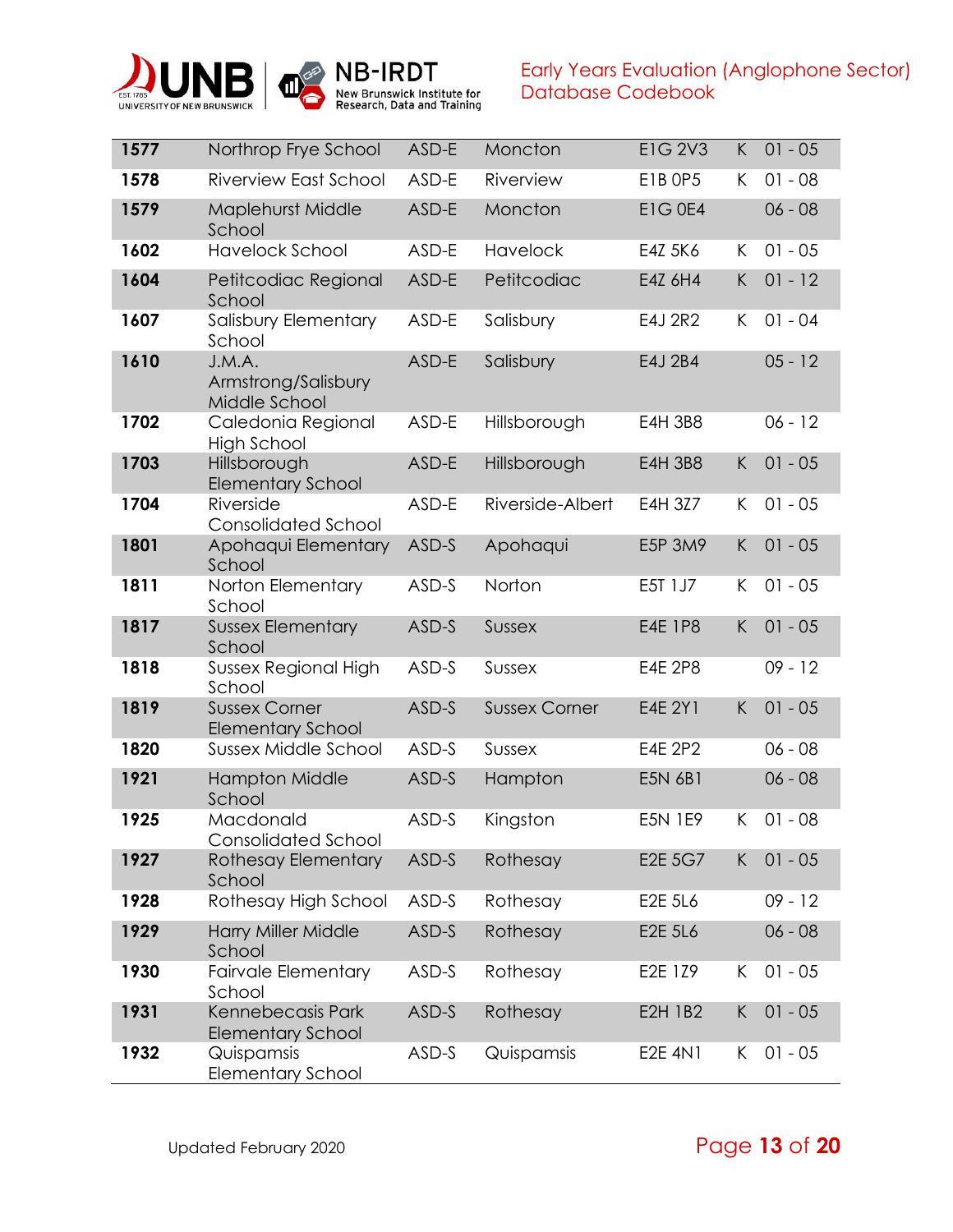



| 1938 | <b>Belleisle Elementary</b><br>School                         | ASD-S | Springfield             | E5T 2J9        | K  | $01 - 05$ |
|------|---------------------------------------------------------------|-------|-------------------------|----------------|----|-----------|
| 1939 | <b>Hampton Elementary</b><br>School                           | ASD-S | Hampton                 | E5N 6B2        |    | $02 - 05$ |
| 1940 | Dr. A. T.<br>Leatherbarrow<br><b>Primary School</b>           | ASD-S | Hampton                 | E5N 6B2        | K  | $01 - 02$ |
| 1941 | Kennebecasis Valley<br><b>High School</b>                     | ASD-S | Quispamsis              | E2E 4V5        |    | $09 - 12$ |
| 1942 | <b>Rothesay Park School</b>                                   | ASD-S | Rothesay                | <b>E2E 5K8</b> |    | $06 - 08$ |
| 1943 | Lakefield Elementary<br>School                                | ASD-S | Quispamsis              | E2E 2T8        | K  | $01 - 05$ |
| 1944 | <b>Hammond River</b><br><b>Valley Elementary</b><br>School    | ASD-S | Hampton                 | <b>E5N 8H1</b> | K  | $01 - 05$ |
| 1945 | <b>Belleisle Regional</b><br>High School                      | ASD-S | Springfield             | E5T 2K2        |    | $06 - 12$ |
| 1946 | Quispamsis Middle<br>School                                   | ASD-S | Quispamsis              | <b>E2E 3S8</b> |    | $06 - 08$ |
| 1947 | Hampton High School                                           | ASD-S | Hampton                 | <b>E5N 5P7</b> |    | $09 - 12$ |
| 1948 | <b>Chris Saunders</b><br><b>Memorial Elementary</b><br>School | ASD-S | Quispamsis              | E2E 3S8        | K  | $01 - 05$ |
| 2003 | <b>Barnhill Memorial</b><br>School                            | ASD-S | Saint John              | <b>E2M 3W5</b> |    | $06 - 08$ |
| 2004 | <b>Bayview School</b>                                         | ASD-S | Saint John              | E2J 1Y1        | K  | $01 - 05$ |
| 2005 | <b>Beaconsfield Middle</b><br>School                          | ASD-S | Saint John              | <b>E2M 2S5</b> |    | $06 - 08$ |
| 2007 | <b>Centennial School</b>                                      | ASD-S | Saint John              | <b>E2K 2P8</b> | K  | $01 - 05$ |
| 2008 | Champlain Heights<br>School                                   | ASD-S | Saint John              | E2J 3E4        | Κ  | $01 - 05$ |
| 2013 | <b>Forest Hills School</b>                                    | ASD-S | Saint John              | E2J 2X9        | K  | $01 - 08$ |
| 2014 | <b>Glen Falls School</b>                                      | ASD-S | Saint John              | E2H 1X9        | K. | $01 - 05$ |
| 2016 | Inglewood School                                              | ASD-S | Grand Bay-<br>Westfield | <b>E5K 1R6</b> |    | $03 - 05$ |
| 2020 | Hazen-White-St.<br>Francis School                             | ASD-S | Saint John              | E2K 3S2        | К  | $01 - 05$ |
| 2023 | Morna Heights School                                          | ASD-S | Saint John              | E2M 6M9        | K  | $01 - 05$ |
| 2028 | Lakewood Heights<br>School                                    | ASD-S | Saint John              | E2J 3P3        | K. | $01 - 05$ |
| 2030 | Loch Lomond School                                            | ASD-S | Saint John              | <b>E2N 1H3</b> | K  | $01 - 05$ |
| 2039 | <b>Prince Charles School</b>                                  | ASD-S | Saint John              | E2L 1B3        | K  | $01 - 08$ |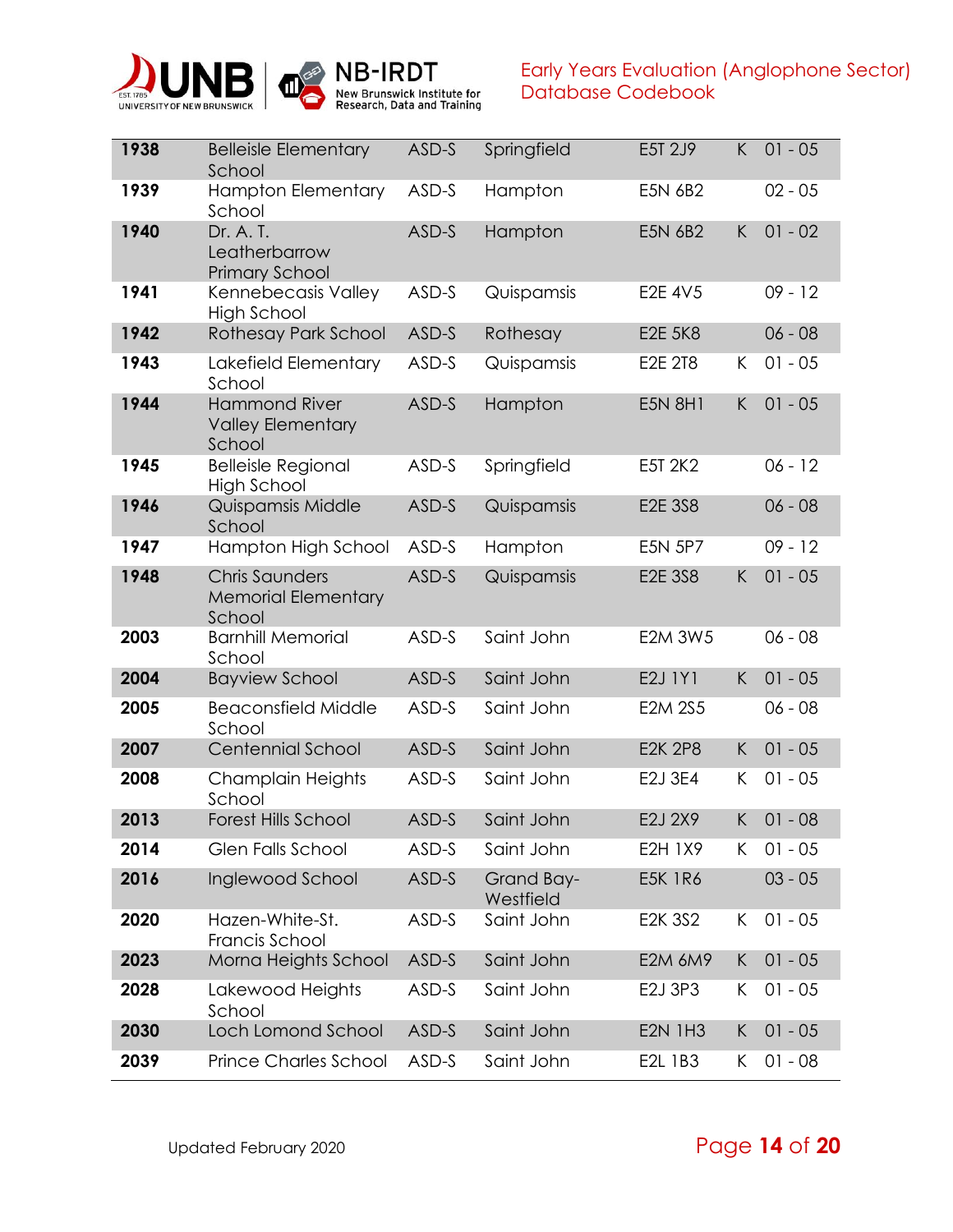



| 2041 | <b>Princess Elizabeth</b><br>School                  | ASD-S | Saint John              | <b>E2K 3M1</b> | K  | $01 - 08$ |
|------|------------------------------------------------------|-------|-------------------------|----------------|----|-----------|
| 2043 | Saint John High<br>School                            | ASD-S | Saint John              | E2L 2B7        |    | $09 - 12$ |
| 2047 | Simonds High School                                  | ASD-S | Saint John              | E2J 4E7        |    | $09 - 12$ |
| 2051 | St. Malachy's<br>Memorial High School                | ASD-S | Saint John              | E2L 1H8        |    | $09 - 12$ |
| 2052 | St. Martins School                                   | ASD-S | <b>Saint Martins</b>    | <b>E5R 1B4</b> | K  | $01 - 05$ |
| 2057 | Saint Rose School                                    | ASD-S | Saint John              | <b>E2M 3W5</b> | K. | $01 - 05$ |
| 2059 | M. Gerald Teed<br><b>Memorial School</b>             | ASD-S | Saint John              | <b>E2K 2L6</b> | K  | $01 - 02$ |
| 2060 | Harbour View High<br>School                          | ASD-S | Saint John              | <b>E2K 1E5</b> |    | $09 - 12$ |
| 2062 | <b>Westfield School</b>                              | ASD-S | Grand Bay-<br>Westfield | E5K 2Z5        | K  | $01 - 05$ |
| 2065 | Millidgeville North<br>School                        | ASD-S | Saint John              | <b>E2K 4G7</b> |    | $03 - 08$ |
| 2066 | <b>Bayside Middle</b><br>School                      | ASD-S | Saint John              | <b>E2J 1A1</b> |    | $06 - 08$ |
| 2067 | St. John the<br><b>Baptist/King Edward</b><br>School | ASD-S | Saint John              | E2L 1W3        | K  | $01 - 08$ |
| 2068 | <b>Grand Bay Primary</b><br>School                   | ASD-S | Grand Bay-<br>Westfield | <b>E5K 1S4</b> | K  | $01 - 02$ |
| 2070 | <b>Island View School</b>                            | ASD-S | Saint John              | <b>E2M 4A1</b> | K  | $01 - 05$ |
| 2072 | <b>River Valley Middle</b><br>School                 | ASD-S | Grand Bay-<br>Westfield | E5K 1W1        |    | $06 - 08$ |
| 2074 | <b>Fundy Shores School</b>                           | ASD-S | Dipper Harbour          | E5J 1W4        | K  | $01 - 05$ |
| 2075 | Seaside Park<br><b>Elementary School</b>             | ASD-S | Saint John              | <b>E2M 2V4</b> | K  | $01 - 05$ |
| 2101 | <b>Back Bay Elementary</b><br>School                 | ASD-S | <b>Back Bay</b>         | <b>E5C 1Y1</b> | K  | $01 - 05$ |
| 2103 | <b>Blacks Harbour</b><br>School                      | ASD-S | <b>Blacks Harbour</b>   | E5H 1E6        | K. | $01 - 05$ |
| 2104 | Deer Island<br>Community School                      | ASD-S | Fairhaven               | E5V 1T1        | K  | $01 - 08$ |
| 2110 | St. George<br><b>Elementary School</b>               | ASD-S | St. George              | <b>E5C 1A9</b> | K. | $01 - 05$ |
| 2111 | Fundy Middle and<br><b>High School</b>               | ASD-S | St. George              | <b>E5C 3K4</b> |    | $06 - 12$ |
| 2201 | <b>Grand Manan</b><br>Community School               | ASD-S | <b>Grand Manan</b>      | <b>E5G 4E8</b> | K  | $01 - 12$ |
| 2206 | White Head<br><b>Elementary School</b>               | ASD-S | White Head<br>Island    | E5G 1K6        | K  | $01 - 04$ |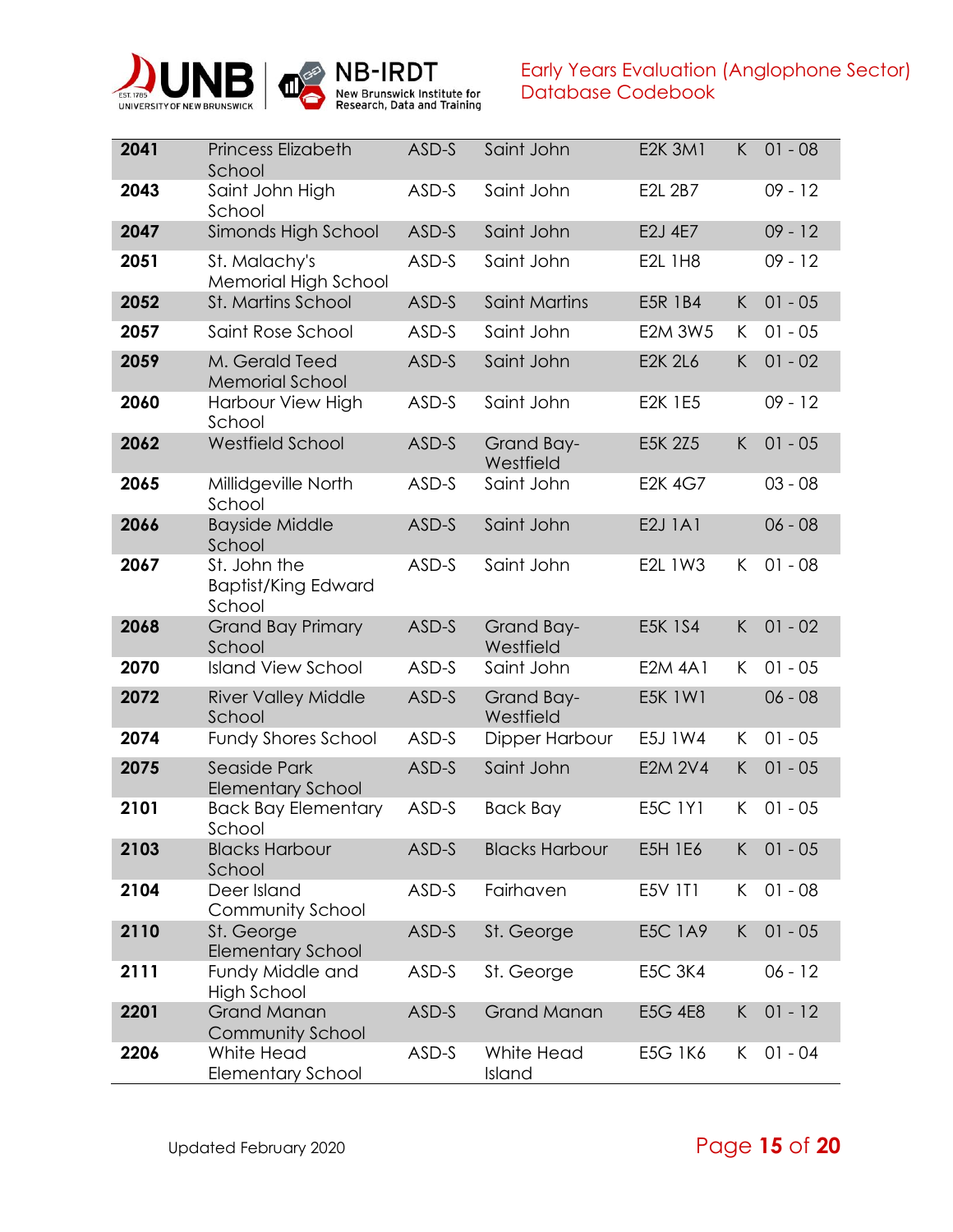



| 2301 | Campobello Island<br><b>Consolidated School</b>      | ASD-S | Wilson's Beach          | <b>E5E 1K7</b> | K  | $01 - 12$ |
|------|------------------------------------------------------|-------|-------------------------|----------------|----|-----------|
| 2302 | Lawrence Station<br><b>Elementary School</b>         | ASD-S | Lawrence<br>Station     | <b>E5A 3C3</b> | K  | $01 - 05$ |
| 2310 | Sir James Dunn<br>Academy                            | ASD-S | St. Andrews             | E5B 1Y7        |    | $06 - 12$ |
| 2311 | <b>Vincent Massey</b><br><b>Elementary School</b>    | ASD-S | St. Andrews             | E5B 1Z7        | K  | $01 - 05$ |
| 2336 | St. Stephen<br><b>Elementary School</b>              | ASD-S | St. Stephen             | <b>E3L 3B2</b> | K  | $01 - 05$ |
| 2337 | St. Stephen Middle<br>School                         | ASD-S | St. Stephen             | <b>E3L 2N4</b> |    | $06 - 08$ |
| 2338 | St. Stephen High<br>School                           | ASD-S | St. Stephen             | E3L 4X7        |    | $09 - 12$ |
| 2339 | Milltown Elementary<br>School                        | ASD-S | St. Stephen             | E3L 1J8        | K  | $01 - 05$ |
| 2404 | <b>Chipman Elementary</b><br>School                  | ASD-W | Chipman                 | <b>E4A 1R8</b> | K  | $01 - 05$ |
| 2407 | Minto Memorial High<br>School                        | ASD-W | Minto                   | E4B 3K9        |    | $09 - 12$ |
| 2411 | Minto Elementary<br>Middle School                    | ASD-W | Minto                   | E4B 2Z9        | K  | $01 - 08$ |
| 2412 | Cambridge-Narrows<br>Community School                | ASD-W | Cambridge-<br>Narrows   | <b>E4C 1N8</b> | K  | $01 - 12$ |
| 2413 | Chipman Forest<br>Avenue School                      | ASD-W | Chipman                 | E4A 1Z8        |    | $06 - 12$ |
| 2501 | <b>Burton Elementary</b><br>School                   | ASD-W | <b>Burton</b>           | E2V 3C7        | K. | $01 - 02$ |
| 2503 | <b>Geary Elementary</b><br><b>Community School</b>   | ASD-W | Geary                   | E2V 3Y1        | K  | $01 - 05$ |
| 2504 | Lincoln Elementary<br>Community School               | ASD-W | Lincoln                 | E3B 7E6        | K  | $01 - 05$ |
| 2505 | Sunbury West School                                  | ASD-W | Fredericton<br>Junction | E5L 1Y1        | K  | $01 - 08$ |
| 2506 | Assiniboine Avenue<br><b>Elementary School</b>       | ASD-W | Oromocto                | <b>E2V 1Y2</b> | K. | $01 - 02$ |
| 2508 | <b>Gesner Street</b><br><b>Elementary School</b>     | ASD-W | Oromocto                | <b>E2V 1S8</b> | K  | $01 - 02$ |
| 2509 | <b>Hubbard Avenue</b><br><b>Elementary School</b>    | ASD-W | Oromocto                | <b>E2V 1N9</b> |    | $03 - 05$ |
| 2510 | <b>Summerhill Street</b><br><b>Elementary School</b> | ASD-W | Oromocto                | <b>E2V 1V1</b> |    | $03 - 05$ |
| 2511 | <b>Harold Peterson</b><br>Middle School              | ASD-W | Oromocto                | E2V 1T2        |    | $06 - 08$ |
| 2512 | <b>Ridgeview Middle</b><br>School                    | ASD-W | Oromocto                | E2V 1G6        |    | $06 - 08$ |
| 2513 | Oromocto High<br>School                              | ASD-W | Oromocto                | <b>E2V 1K4</b> |    | $09 - 12$ |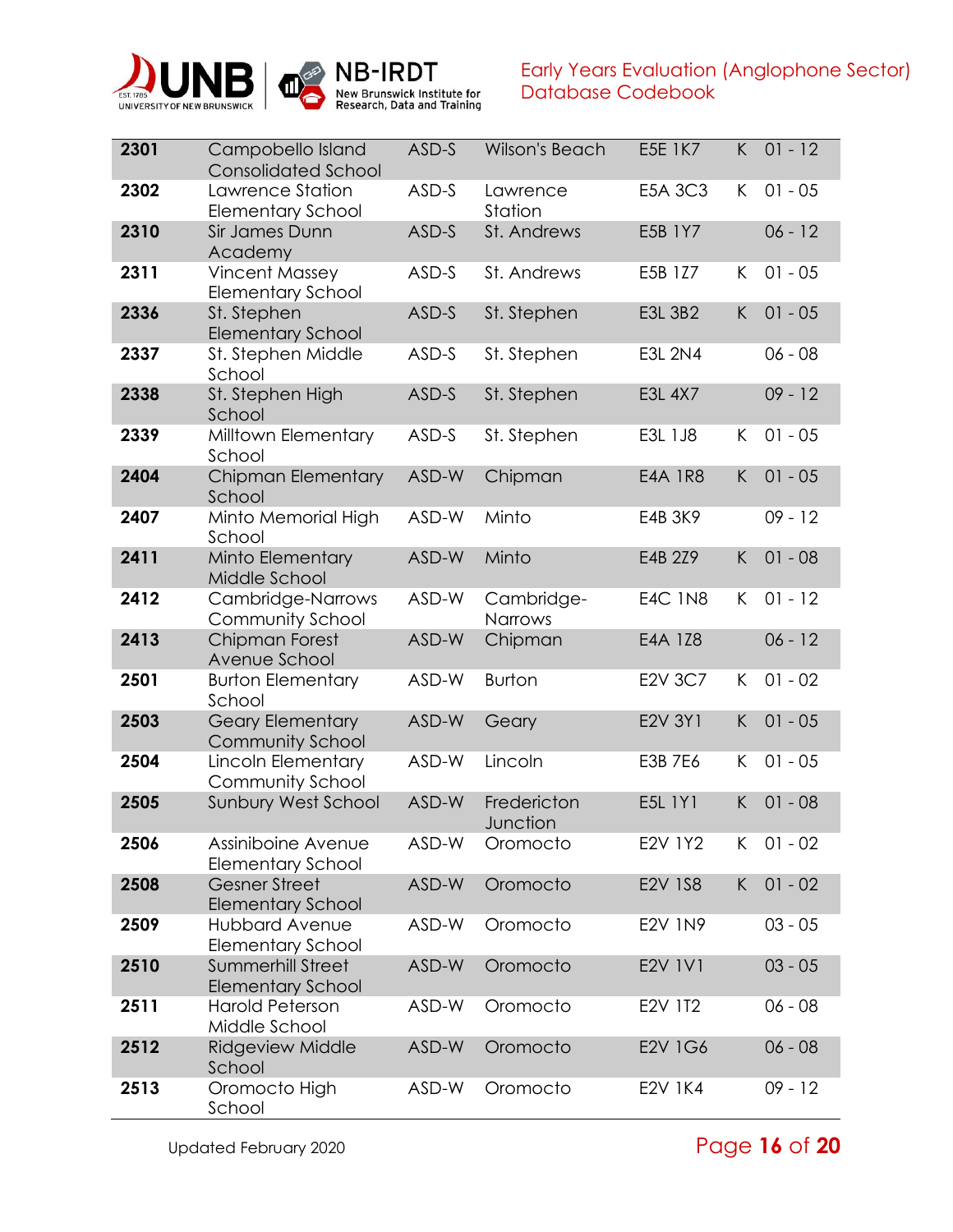



| 2522 | Gagetown School                                   | ASD-W | Gagetown              | <b>E5M 1H2</b> | K | $01 - 08$ |
|------|---------------------------------------------------|-------|-----------------------|----------------|---|-----------|
| 2602 | <b>Barkers Point</b><br><b>Elementary School</b>  | ASD-W | Fredericton           | E3A 3W9        | К | $01 - 05$ |
| 2604 | Connaught Street<br>School                        | ASD-W | Fredericton           | E3B 2A9        | K | $01 - 05$ |
| 2605 | Devon Middle School                               | ASD-W | Fredericton           | E3A 2Z2        |   | $06 - 08$ |
| 2608 | <b>Forest Hill Elementary</b><br>School           | ASD-W | Fredericton           | E3B 4K6        | K | 01        |
| 2609 | Garden Creek School                               | ASD-W | Fredericton           | E3B 9G7        | K | $01 - 05$ |
| 2611 | Keswick Ridge School                              | ASD-W | <b>Keswick Ridge</b>  | E6L 1N9        | K | $01 - 08$ |
| 2614 | Kingsclear<br><b>Consolidated School</b>          | ASD-W | Fredericton           | <b>E3C 1K9</b> | К | $01 - 05$ |
| 2619 | George Street Middle<br>School                    | ASD-W | Fredericton           | <b>E3B 1K2</b> |   | $06 - 08$ |
| 2620 | Nashwaak Valley<br>School                         | ASD-W | Durham Bridge         | <b>E6C 1N6</b> | K | $01 - 05$ |
| 2621 | Nashwaaksis<br><b>Memorial School</b>             | ASD-W | Fredericton           | <b>E3A 1C4</b> | K | $01 - 05$ |
| 2622 | McAdam Avenue<br>School                           | ASD-W | Fredericton           | <b>E3A 1G7</b> | К | $01 - 05$ |
| 2623 | <b>Park Street</b><br><b>Elementary School</b>    | ASD-W | Fredericton           | E3A 2J6        | K | $01 - 05$ |
| 2624 | Priestman Street<br><b>Elementary School</b>      | ASD-W | Fredericton           | E3B 3B5        | K | $01 - 05$ |
| 2633 | Montgomery Street<br><b>Elementary School</b>     | ASD-W | Fredericton           | E3B 2X8        | K | $01 - 05$ |
| 2634 | Liverpool Street<br><b>Elementary School</b>      | ASD-W | Fredericton           | E3B 4V4        |   | $02 - 05$ |
| 2635 | Fredericton High<br>School                        | ASD-W | Fredericton           | E3B 6J8        |   | $09 - 12$ |
| 2636 | Nashwaaksis Middle<br>School                      | ASD-W | Fredericton           | E3A 5J4        |   | $06 - 08$ |
| 2638 | Royal Road<br><b>Elementary School</b>            | ASD-W | Fredericton           | E3G 6J9        | K | $01 - 05$ |
| 2639 | New Maryland<br><b>Elementary School</b>          | ASD-W | New Maryland          | <b>E3C 1C5</b> | K | $01 - 05$ |
| 2640 | Leo Hayes High<br>School                          | ASD-W | Fredericton           | <b>E3A 9P5</b> |   | $09 - 12$ |
| 2641 | <b>Bliss Carman Middle</b><br>School              | ASD-W | Fredericton           | E3B ON4        |   | $06 - 08$ |
| 2642 | Gibson-Neill Memorial<br><b>Elementary School</b> | ASD-W | Fredericton           | E3A 6G1        | K | $01 - 05$ |
| 2701 | <b>Harvey Elementary</b><br>School                | ASD-W | <b>Harvey Station</b> | <b>E6K 2P4</b> | K | $01 - 05$ |
| 2703 | <b>McAdam Elementary</b><br>School                | ASD-W | McAdam                | E6J 1Z1        | K | $01 - 05$ |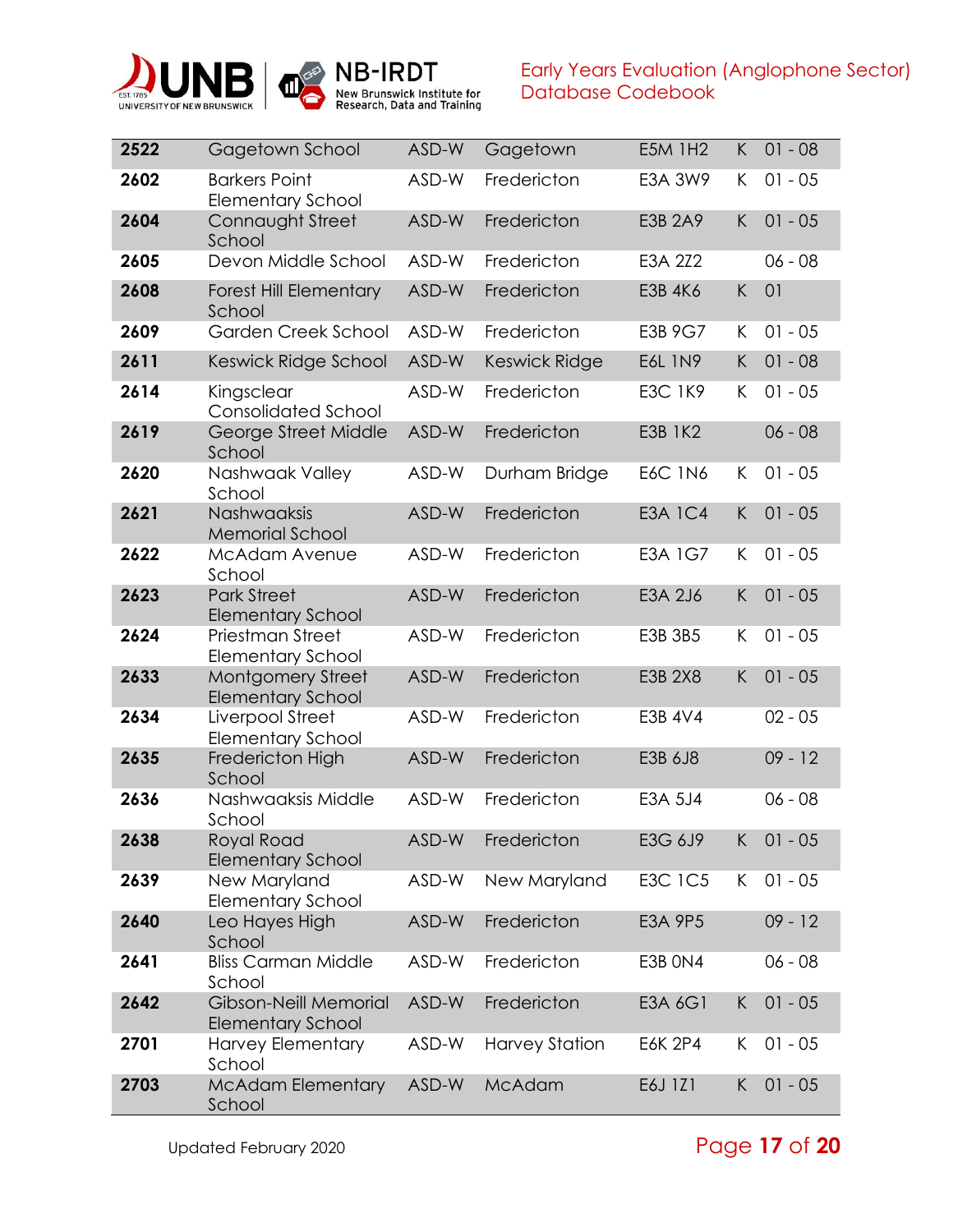



| 2704 | McAdam High School                              | ASD-W | McAdam                           | E6J 1N7        |    | $06 - 12$ |
|------|-------------------------------------------------|-------|----------------------------------|----------------|----|-----------|
| 2705 | Harvey High School                              | ASD-W | <b>Harvey Station</b>            | <b>E6K 3W9</b> |    | $06 - 12$ |
| 2801 | Nackawic Senior High<br>School                  | ASD-W | Nackawic                         | E6G 1E9        |    | $09 - 12$ |
| 2802 | Nackawic Elementary<br>School                   | ASD-W | Nackawic                         | <b>E6G 1A8</b> | K  | $01 - 05$ |
| 2803 | Canterbury High<br>School                       | ASD-W | Canterbury                       | E6H 1L3        | K  | $01 - 12$ |
| 2807 | <b>Keswick Valley</b><br><b>Memorial School</b> | ASD-W | <b>Burtts Corner</b>             | E6L 2X3        | K  | $01 - 08$ |
| 2811 | Nackawic Middle<br>School                       | ASD-W | Nackawic                         | E6G 1E9        |    | $06 - 08$ |
| 2908 | Woodstock High<br>School                        | ASD-W | Woodstock                        | <b>E7M 1M4</b> |    | $09 - 12$ |
| 2909 | <b>Hartland Community</b><br>School             | ASD-W | Hartland                         | <b>E7P 0A2</b> | K  | $01 - 12$ |
| 2910 | Meduxnekeag<br><b>Consolidated School</b>       | ASD-W | Woodstock                        | <b>E7M 0G7</b> | K  | $01 - 08$ |
| 2911 | <b>Townsview School</b>                         | ASD-W | Woodstock                        | <b>E7M 0G6</b> | K  | $01 - 08$ |
| 3001 | <b>Bath Community</b><br>School                 | ASD-W | <b>Bath</b>                      | <b>E7J 1C4</b> | K  | $01 - 08$ |
| 3004 | <b>Bristol Elementary</b><br>School             | ASD-W | Florenceville-<br><b>Bristol</b> | <b>E7L 2A9</b> | K. | $01 - 05$ |
| 3005 | Centreville<br>Community School                 | ASD-W | Centreville                      | <b>E7K 2M6</b> | K  | $01 - 08$ |
| 3008 | Florenceville Middle<br>School                  | ASD-W | Florenceville-<br><b>Bristol</b> | <b>E7L 3G2</b> |    | $06 - 08$ |
| 3009 | Florenceville<br><b>Elementary School</b>       | ASD-W | Florenceville-<br><b>Bristol</b> | <b>E7L 4J8</b> | K  | $01 - 05$ |
| 3018 | Carleton North High<br>School                   | ASD-W | Florenceville-<br><b>Bristol</b> | <b>E7L 2G2</b> |    | $09 - 12$ |
| 3105 | Perth-Andover Middle<br>School                  | ASD-W | Perth-Andover                    | <b>E7H 3G1</b> |    | $06 - 08$ |
| 3106 | Southern Victoria<br><b>High School</b>         | ASD-W | Perth-Andover                    | <b>E7H 4T4</b> |    | $09 - 12$ |
| 3107 | <b>Andover Elementary</b><br>School             | ASD-W | Perth-Andover                    | <b>E7H 4T4</b> | K. | $01 - 05$ |
| 3111 | Tobique Valley High<br>School                   | ASD-W | <b>Plaster Rock</b>              | E7G 2C6        |    | $06 - 12$ |
| 3122 | <b>Donald Fraser</b><br><b>Memorial School</b>  | ASD-W | <b>Plaster Rock</b>              | E7G 2G6        | K  | $01 - 05$ |
| 3601 | Jacquet River School                            | ASD-N | Belledune                        | E8G 2P1        | K  | $01 - 08$ |
| 3613 | L.E. Reinsborough<br>School                     | ASD-N | Dalhousie                        | <b>E8C 3C4</b> | K  | $01 - 05$ |
| 3615 | Dalhousie Regional<br><b>High School</b>        | ASD-N | Dalhousie                        | <b>E8C 2P5</b> |    | $06 - 12$ |

## Updated February 2020 Page **18** of **20**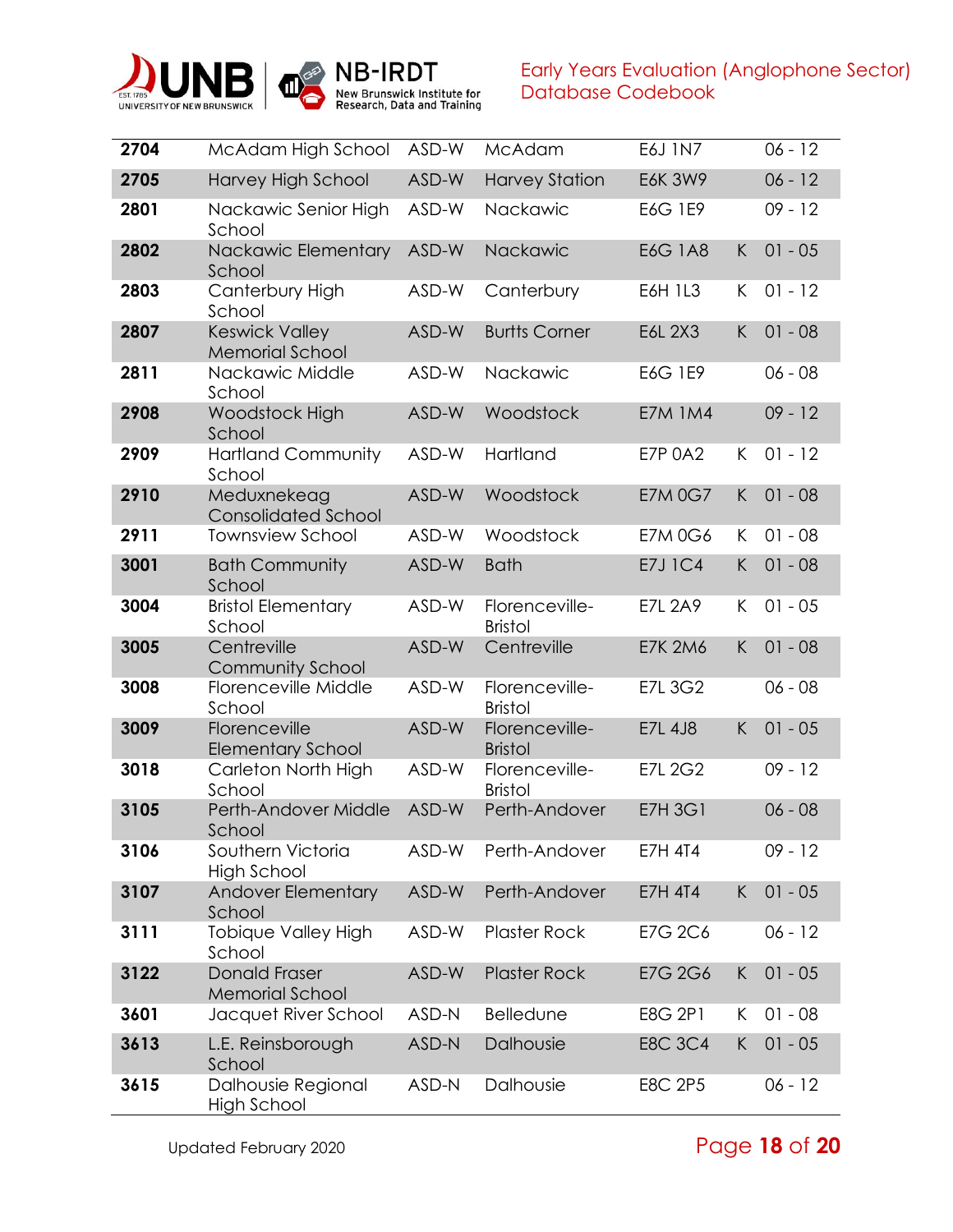



| 3803 | Lord Beaverbrook<br>School                   | ASD-N | Campbellton        | <b>E3N 1M1</b> | K  | $01 - 04$ |
|------|----------------------------------------------|-------|--------------------|----------------|----|-----------|
| 3806 | <b>Campbellton Middle</b><br>School          | ASD-N | Campbellton        | <b>E3N 1L7</b> |    | $05 - 08$ |
| 3823 | Sugarloaf Senior High<br>School              | ASD-N | Campbellton        | <b>E3N 1R3</b> |    | $09 - 12$ |
| 4010 | Harcourt School                              | ASD-N | Harcourt           | E4T 2Y3        | K. | $01 - 05$ |
| 4017 | <b>Rexton Elementary</b><br>School           | ASD-N | Rexton             | E4W 2E4        | K. | $01 - 05$ |
| 4055 | <b>Bonar Law Memorial</b><br>School          | ASD-N | Rexton             | <b>E4W 2A9</b> |    | $09 - 12$ |
| 4056 | Eleanor W. Graham<br>Middle School           | ASD-N | Rexton             | E4W 1W7        |    | $06 - 08$ |
| 4201 | <b>Bathurst High School</b>                  | ASD-N | <b>Bathurst</b>    | <b>E2A 1R1</b> |    | $09 - 12$ |
| 4207 | <b>Superior Middle</b><br>School             | ASD-N | <b>Bathurst</b>    | E2A 2X5        |    | $06 - 08$ |
| 4259 | Janeville Elementary<br>School               | ASD-N | Janeville          | <b>E2A 5C5</b> | K. | $01 - 05$ |
| 4260 | Parkwood Heights<br><b>Elementary School</b> | ASD-N | <b>Bathurst</b>    | <b>E2A 4P7</b> | K. | $01 - 05$ |
| 4261 | <b>Terry Fox Elementary</b><br>School        | ASD-N | <b>Bathurst</b>    | <b>E2A 6N1</b> | K. | $01 - 05$ |
| 5001 | John Caldwell School                         | ASD-W | <b>Grand Falls</b> | E3Z 3B7        | K  | $01 - 12$ |
| 5401 | Saint Mary's<br>Academy                      | ASD-W | Edmundston         | E3V 2H2        | K. | $01 - 12$ |